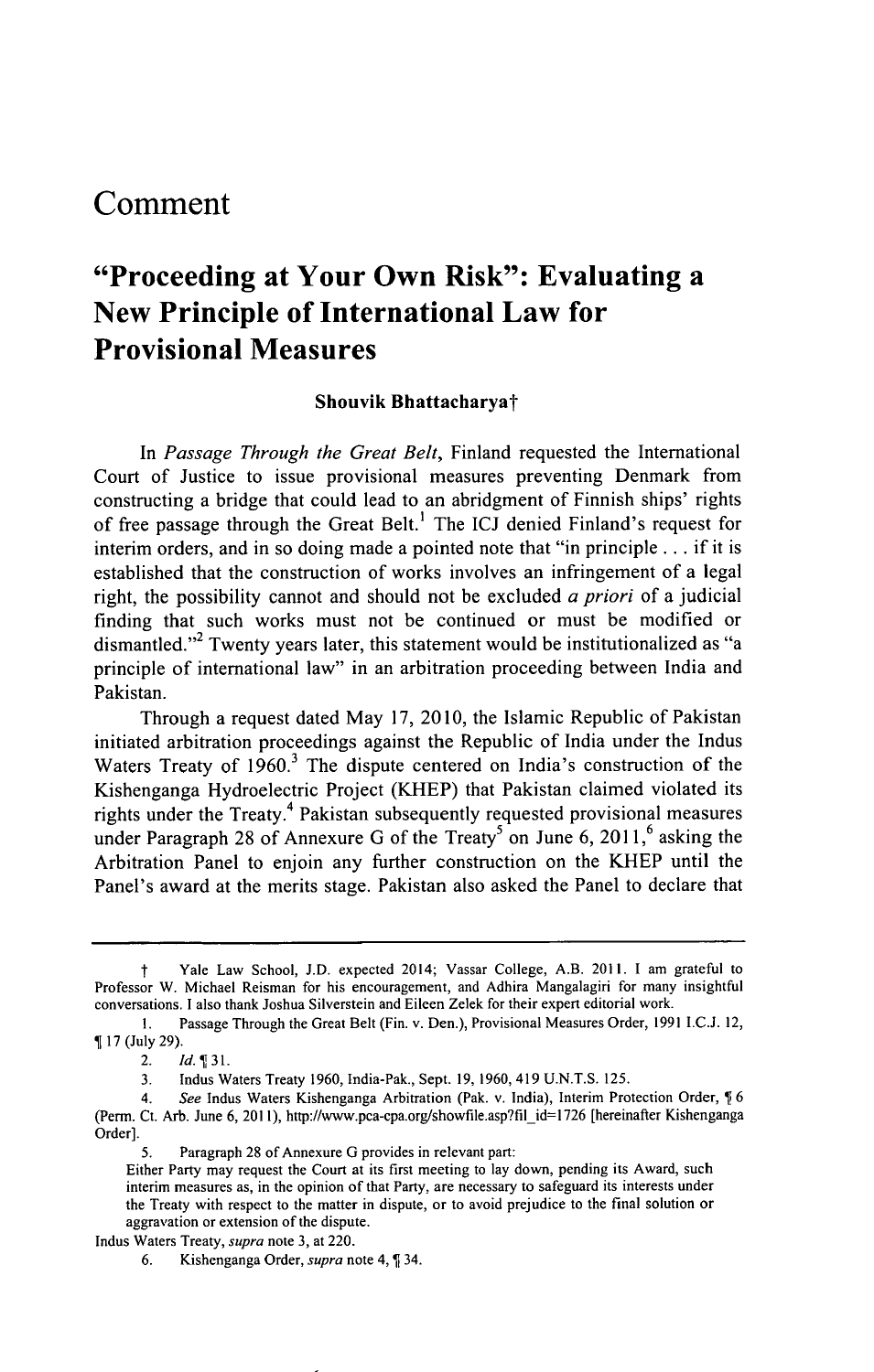"[a]ny steps India has taken or may take in respect of the KHEP are taken at its own risk and without prejudice to the possibility that the Panel may in its decision on the merits order that the works must not be continued or must be modified or dismantled."<sup>7</sup> The latter is Pakistan's restatement of what it repeatedly referred to over the course of the arbitration proceedings as the "proceed at your own risk" principle of international law, which it claimed to derive from the *Great Belt* case.<sup>8</sup> By an order dated September 23, 2011, the Kishenganga Order, the Panel granted Pakistan partial relief and enjoined India from constructing the dam portion of the planned project.<sup>9</sup> As to the remaining parts of the project, while the Panel did not formally declare further provisional measures, it stated that "the continuation of such activity is appropriately governed by the 'proceed at your own risk' principle of international law"<sup>10</sup> and thereby implicitly-functionally-granted Pakistan's latter demand as well.

The Panel here declared a hitherto unarticulated principle of international law. After repeatedly framing the principle of risk allocation-the "proceed at your own risk" principle-only in terms of the articulation given to it **by** Pakistan,<sup>11</sup> the Panel became the first body to adopt it as "a principle of international law."<sup>12</sup> Central to this declaration was India's own acknowledgment on the last day of the hearings that the "proceed at your own risk" principle governed its construction work on the KHEP.<sup>13</sup> Pakistan and India's acquiescence to a principle, however, should not bind the international community.

The Kishenganga Panel was headed **by** an ex-President of the **ICJ** (Chairman Schwebel), and included the current **ICJ** president (Judge Tomka) and a recently retired **ICJ** Judge (Judge Simma) amongst its membership. Therefore it is **highly** probable that the panel's endorsement of this principle of international law in the Kishenganga Order will have wide implications for the entire international community beyond the Kishenganga arbitration.

The institutionalization of the "proceed at your own risk" principle in the Kishenganga Order, **I** argue, is an example of how provisional measures can be abused.14 In this Comment, **I** am not concerned with whether the Kishenganga Order itself, or other orders on provisional measures, are "correct" or

12. *See id.* T 143.

**13.** *See id.*

**<sup>7.</sup>** *Id.152.*

**<sup>8.</sup>** *Id. 65.*

**<sup>9.</sup>** *Id. 147.*

**<sup>10.</sup>** *Id. 143.*

*<sup>11.</sup> See, e.g.,* **id.** *165* ("Pakistan invoked the principle *(considered by Pakistan to be one of international law)* applied **by** the **[ICJ]** in the *Passage through the Great Belt* case that 'a state engaged in works that may violate the rights of another state can proceed only at its own risk."' (emphasis added)); *id. T* 122 ("The content of that principle is *expressed by Pakistan,* on the basis of the ICJ's *Passage Through the Great Belt* provisional measures order, *to be as follows:* 'a State engaged in works that may violate the rights of another State can proceed only at its own risk."' (emphasis added)); *id.* T 143 ("In the Court's view, the continuation of such activity is appropriately governed **by** the 'proceed at own risk' principle of international law **. . .**

<sup>14.</sup> While the "proceed at your own" risk principle may come to accrue significance in all kinds of cases, **I** analyze it only as applied to contested construction activity, as in the *Kishenganga and Great Belt* cases.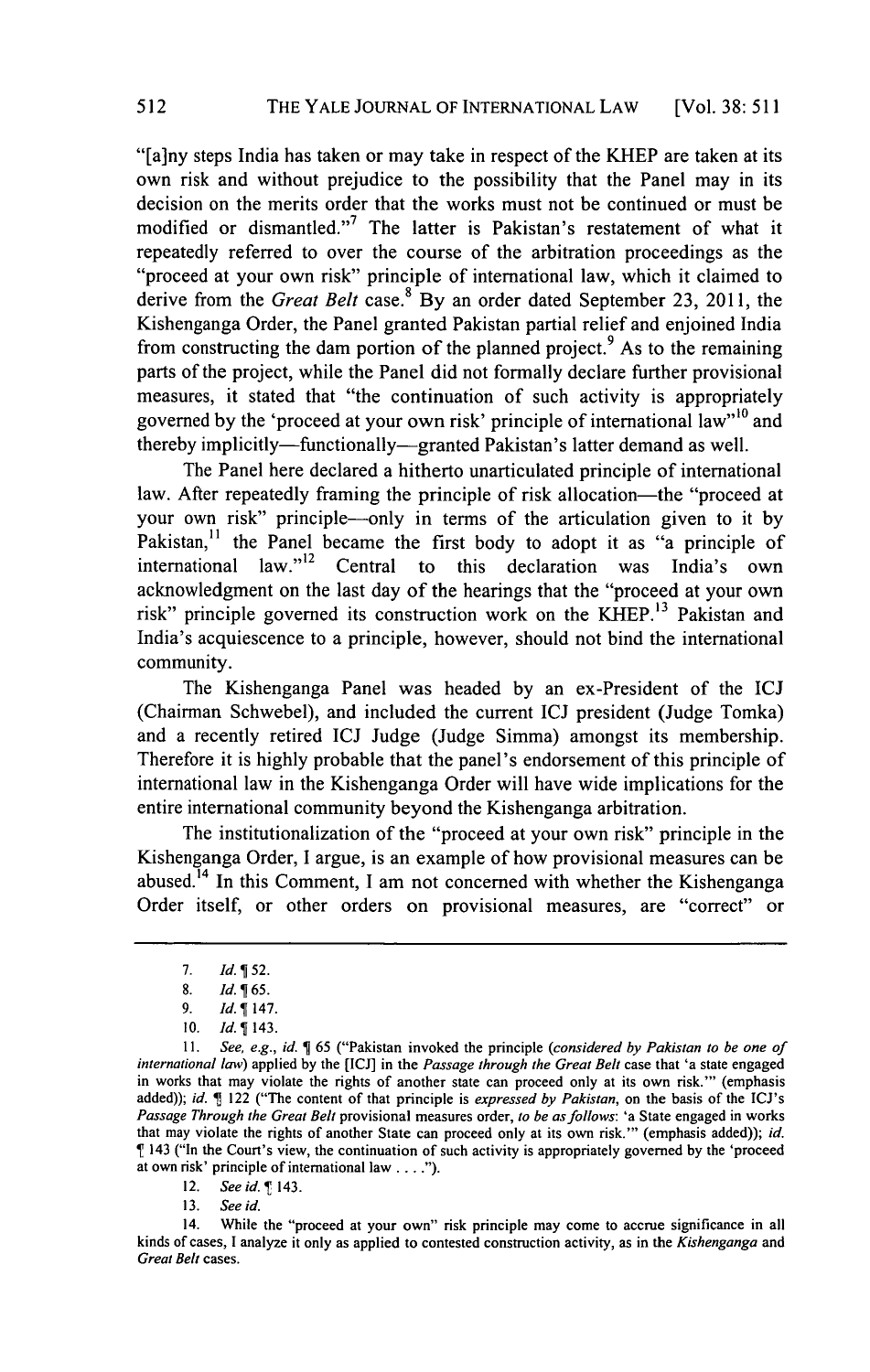"incorrect."<sup>15</sup> Rather, the focus is on the *principles* guiding the decisions about provisional measures and how they can be framed to best balance the necessity of provisional measures against the potential for abuse. To this end, this Comment critically examines the "proceed at your own risk" principle, including not only its claim to being a "principle of international law," but also its efficacy and utility as a guiding principle for provisional measures in the international adjudication of contested construction activities. It concludes that the principle is far from a good conduit for balancing both parties' interests against abuse. In particular, in the context of bodies like the **ICJ** that base their jurisdiction on the consent of the two parties, the "proceed at your own risk" principle allows the Court, and indeed any applicant for provisional measures, to impose an unprecedented coercive force through the very application for provisional measures. In addition to the Kishenganga Order, this Comment limits itself to considering the jurisprudence of the **ICJ,** where litigating provisional measures has become increasingly popular.

In the 1980s there were only three requests for provisional measures at the ICJ, two of which were granted.<sup>16</sup> The number of requests increased to ten in the next decade, and in five cases provisional measures were granted.<sup>17</sup> Since 2000, eleven more such requests have been made, of which five have been granted.<sup>18</sup> The corresponding scholarship has followed suit. While writing about provisional measures has attracted scholarly attention from the early days of the Permanent Court of International Justice,<sup>19</sup> in the last decade there appears to have been a veritable explosion of work on provisional measures.<sup>20</sup> This Comment, therefore, joins an already lively conversation.

This Comment proceeds in four parts. Part **I** provides an overview of provisional measures in the **ICJ.** Part II turns to the problem of compliance with provisional measures and discusses the potential for their abuse. Part **III**

*<sup>15.</sup>* The Panel issued its partial award on February **18, 2013,** in which it lifted its provisional measures after declaring that, subject to the restrictions of the final award, India had a right to build the KHEP under the Indus Waters Treaty. One might argue, then, that the provisional measures were "incorrect." The Indus Waters Kishenganga Arbitration (Pak. v. India), Partial Award, ¶ 201 (Perm. Ct. Arb. 2013), http://www.pca-cpa.org/showpage.asp?pag id=1392.

**<sup>16.</sup>** For a detailed listing of all provisional measure cases brought to the **ICJ** and how they were resolved, see MEHMET **SEMIH** GEMALMAZ, PROVISIONAL **MEASURES** OF PROTECTION **IN INTERNATIONAL** LAW: **1907-2010,** at 142-48 **(2011).**

**<sup>17.</sup>** *Id.*

**<sup>18.</sup>** *Id.* Since the publication of Gemalmaz's book, the **ICJ** has granted provisional measures in two cases. *See* Request for Interpretation of the Judgment of **15** June **1962** in the Case Concerning *Temple of Preah Vihear* (Cambodia v. Thai.), Provisional Measures Order, *I* 69 (July 18, 2011), http://www.icj-cij.org/docket/files/151/16564.pdf; Certain Activities Carried Out **by** Nicaragua in the Border Area (Costa Rica v. Nicar.), Provisional Measures Order, **\$ 86** (Mar. **8, 2011),** http://www.icj -cij.org/docket/files/150/16324.pdf.

*<sup>19.</sup> See, e.g.,* EDWARD **DUMBAULD,** INTERIM **MEASURES** OF PROTECTION **IN INTERNATIONAL** CONTROVERSIES **(1932).**

*<sup>20.</sup> See, e.g., GEMALMAZ, supra* note **16;** CLARA BURANO HERRARA, PROVISIONAL **MEASURES IN** THE **CASE** LAW OF THE INTER-AMERICAN **COURT** OF HUMAN RIGHTS **(2010); EVA** RIETER, **PREVENTING** IRREPARABLE HARM: PROVISIONAL **MEASURES IN INTERNATIONAL HUMAN** RIGHTS **ADJUDICATION** (2010); SHABTAI **ROSENNE,** PROVISIONAL **MEASURES IN** INTERNATIONAL LAW: THE **INTERNATIONAL COURT** OF **JUSTICE AND** THE **INTERNATIONAL** TRIBUNAL FOR THE LAW OF THE **SEA (2005).**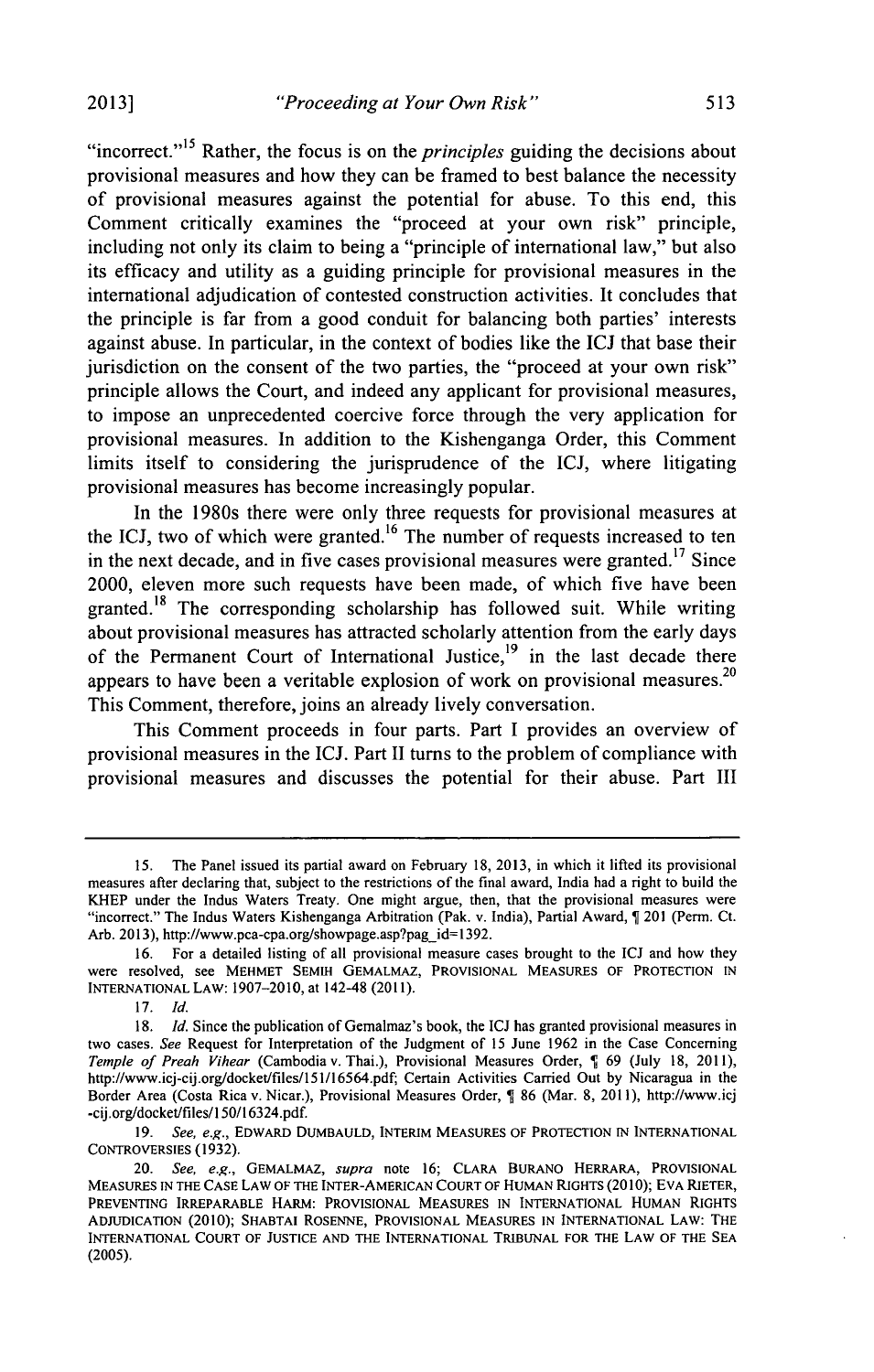critically examines the "proceed at your own risk" rule as a principle of international law and suggests a possible way forward. Part IV concludes with the hope that the Kishenganga Order is the first and last articulation of the "proceed at your own risk" principle as one of international law.

#### **I.** PROVISIONAL **MEASURES IN** THE **ICJ: AN** OVERVIEW

In Jerzy Sztucki's definitive **1983** study, *Interim Measures in the Hague Court*,<sup>21</sup> he describes provisional measures (also called interim orders) as "an integral part of the judicial peace-keeping machinery."<sup>22</sup> Broadly, in the international arena provisional measures are primarily exercised for two purposes, both of which are "measures to preserve a *status quo pendente lite."<sup>23</sup>* First, as in the domestic context, interim protections are provided for the preservation of contested rights. 24 Article 41 of the **ICJ** statute explicitly allows for provisional measures to serve this purpose, but is silent on the issue of whether or not provisional measures can be used to safeguard the judgment on the merits.<sup>25</sup> However, the then-President of the Court Jiménez de Aréchaga laid the latter question to rest when he wrote in **1976** that "[tihe essential object of provisional measures is to ensure that the execution of a future judgment on the merits shall not be frustrated **by** the actions of one party *pendente lite."26* Second, interim measures are also used to prevent the aggravation of disputes.<sup>27</sup> While the **ICJ** statute is again mute on this issue, treaties such as the Indus Waters Treaty specifically provide for such a justification for provisional **<sup>28</sup>** measures.<sup>28</sup>

The broad language of Article 41 of the **ICJ** statute is far from instructive on the legal requirements of a successful application for provisional measures. Specifically, given that the very possibility of international adjudication is founded on the consent of the two or more nations party to any particular dispute, the **ICJ** statute is deafeningly silent on the jurisdictional requirements for provisional measures. **A** respondent state almost always invokes a challenge

**1.** The Court shall have the power to indicate, if it considers that circumstances so require, any provisional measures which ought to be taken to preserve the respective rights of either party.

2. Pending the final decision, notice of the measures suggested shall forthwith be given to the parties and to the Security Council.

Statute of the International Court of Justice art. 41, June **26,** 1945, **59** Stat. **1055, T.S.** No. **993.**

**<sup>21.</sup>** JERZY **SZTUCKI,** INTERIM **MEASURES IN** THE **HAGUE COURT** 1 **(1983);** *see also* LaGrand (Ger. v. **U.S.),** Provisional Measures Order, **1999 I.C.J. 9, 16** (Mar. **3)** (separate opinion of President Schwebel) (identifying Sztucki's book as "the most authoritative work in the field").

<sup>22.</sup> *SZTUCKI, supra* note **21,** at **1.**

**<sup>23.</sup>** *Id.* at 12.

<sup>24.</sup> *See id.; see also, e.g.,* Univ. of Tex. v. Camenisch, 451 **U.S. 390, 395 (1981)** ("The purpose of a preliminary injunction is merely to preserve the relative positions of the parties until a trial on the merits can be held.").

**<sup>25.</sup>** Article 41 in its entirety reads:

**<sup>26.</sup>** Aegean Sea Continental Shelf (Greece v. Turk.), Interim Protection Order, **1976 I.C.J. 3, 16** (Sept. **I1)** (separate opinion of President Jimdnez de Arechaga); *see, e.g.,* Kishenganga Order, *supra* note 4, at 41 n.209.

**<sup>27.</sup>** *See SZTUCKI, supra* note **21,** at 12.

**<sup>28.</sup>** *See* Indus Waters Treaty, *supra* note **3.**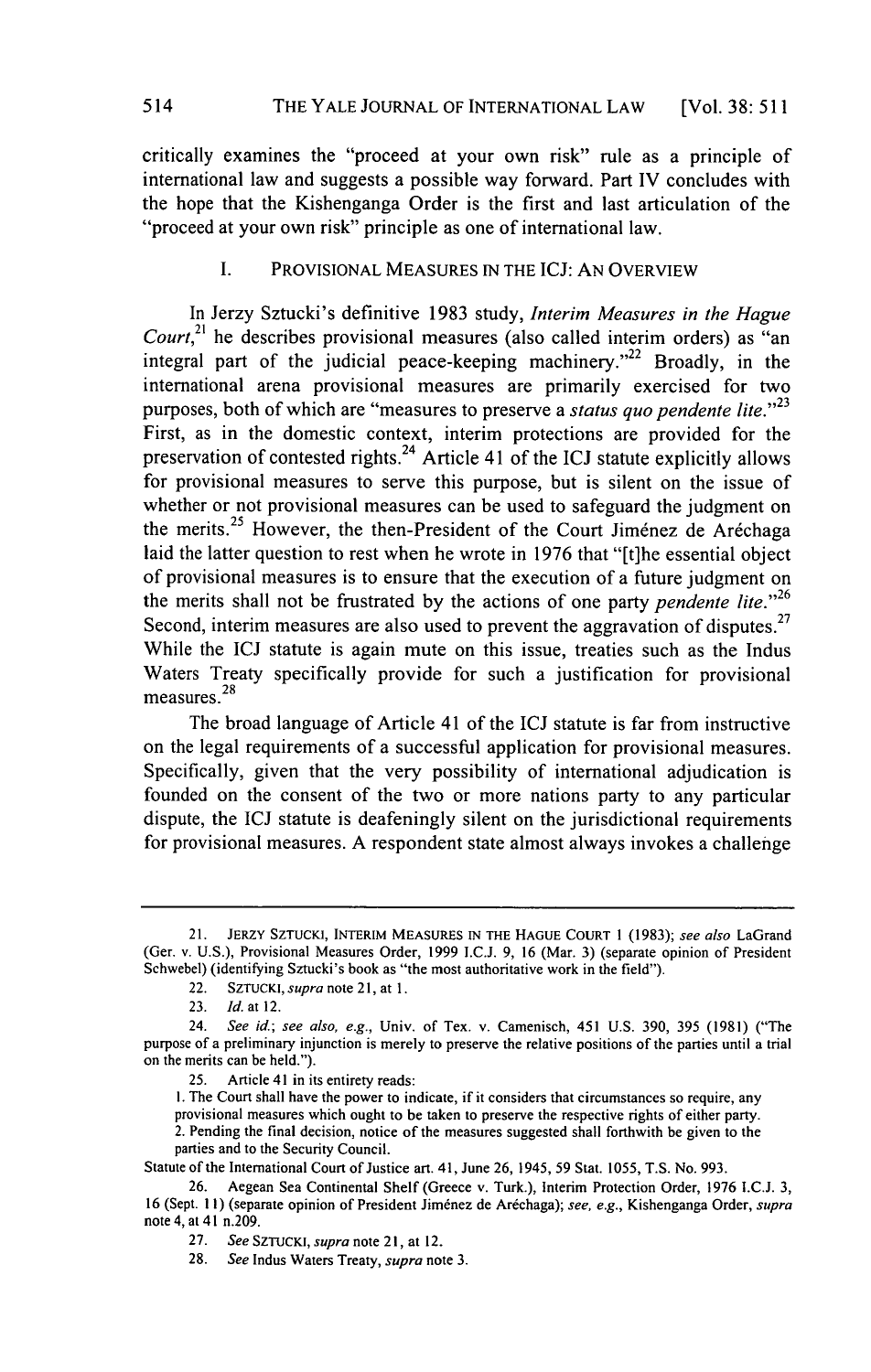to the ICJ's jurisdiction under Article 36 of the statute.<sup>29</sup> For the applicant to receive the benefits of interim protection without having conclusively established jurisdiction in the first place appears patently inequitable. On the other hand, requests for provisional measures are frequently of such an urgent nature that the delay contingent on a full judicial consideration of the question of jurisdiction may be untenable. In response, "the Court has built a body of precedent which affords it the authority to indicate provisional measures if the jurisdiction which has been pleaded appears, prima facie, to afford a basis on which the Court's jurisdiction might be founded. $^{30}$ 

The prima facie standard for jurisdiction is a less onerous burden than the clear demonstration of jurisdiction that the Court requires at the merits stage. Indeed, until the decision in the *Legality of Use of Force* cases in **1999,** the Court had never rejected a single request for provisional measures for lack of prima facie jurisdiction.<sup>31</sup> Further, in cases of great urgency-as in the *Breard* case and its progeny that sought to enjoin the United States from executing foreign nationals using the Vienna Convention on Consular Relations-the urgency of issuing orders effectively lowered the already low jurisdictional standard.<sup>32</sup> In each of the Consular Relations cases, Judge Oda repeatedly stated in his declarations that although he believed that "provisional measures **...** should not have been indicated[,] **. . .** [he] voted in favor of the Order, for humanitarian reasons,"<sup>33</sup> and thus effectively distanced his rationale for granting provisional measures from any legal basis. Despite a nominally formalized framework for jurisdictional analysis that already favors the applicants, the overall effect of the ICJ's case law on provisional measures seems to render the jurisdictional hurdle a non-issue at the provisional measures stage.

One constraint on the seemingly broad availability of provisional measures is that the requested interim measures must be incidental to the main dispute that is to be litigated. As President Owada explained in a recent dissent from a grant of provisional measures,

**A** request for the indication of provisional measures is made **by** one of the parties

**32.** Obata, *supra* note **31,** at 457.

**<sup>29.</sup>** Article **36,** paragraph **6** provides, "in the event of a dispute as to whether the Court has jurisdiction, the matter shall be settled **by** the decision of the Court." Statute of the International Court of Justice art. **36,** June **26,** 1945, **59** Stat. **1055, T.S.** No. **993.**

**<sup>30.</sup>** Military and Paramilitary Activities in and Against Nicaragua (Nicar. v. **U.S.),** Provisional Measures Order, 1984 I.C.J. **169, 206-07** (May **10)** (dissenting opinion of Judge Schwebel).

**<sup>31.</sup>** *See* Legality of Use of Force (Yugoslavia v. **U.S.),** Provisional Measures Order, **1999 I.C.J. 916,** 948 (June 2) (separate opinion of Judge Oda); *see also* Kaoru Obata, *The Relevance of Jurisdiction to Deal with the Merits to the Power to Indicate Interim Measures: A Critique of the Recent Practice of the International Court of Justice, in* **I LIBER AMICORUM: JUDGE SHIGERU ODA 451, 451** (Nisuke Ando, Edward McWhinney **&** Riudiger Wolfrum eds., 2002) (noting that the cases "set a new precedent," as it "was the first time a request was rejected for lack *of prima facie* basis ofjurisdiction").

**<sup>33.</sup>** Vienna Convention on Consular Relations (Para. **v. U.S.),** Provisional Measures Order, **1998 I.C.J.** 248, **262** (Apr. **9)** (declaration of Judge Oda); *see also* LaGrand (Ger. v. **U.S.),** Provisional Measures Order, **1999 I.C.J. 9,** 20 (Mar. **3)** (declaration of Judge Oda) **("I** voted in favour of the Order *solely* for humanitarian reasons." (emphasis added)); Avena and Other Mexican Nationals (Mex. v. **U.S.),** Provisional Measures Order, **2003 I.C.J. 77, 93** (Feb. **5)** (declaration of Judge Oda) **("[My]** doubts have already been clearly expressed **. ..** in connection with two similar cases decided **by** the Court.").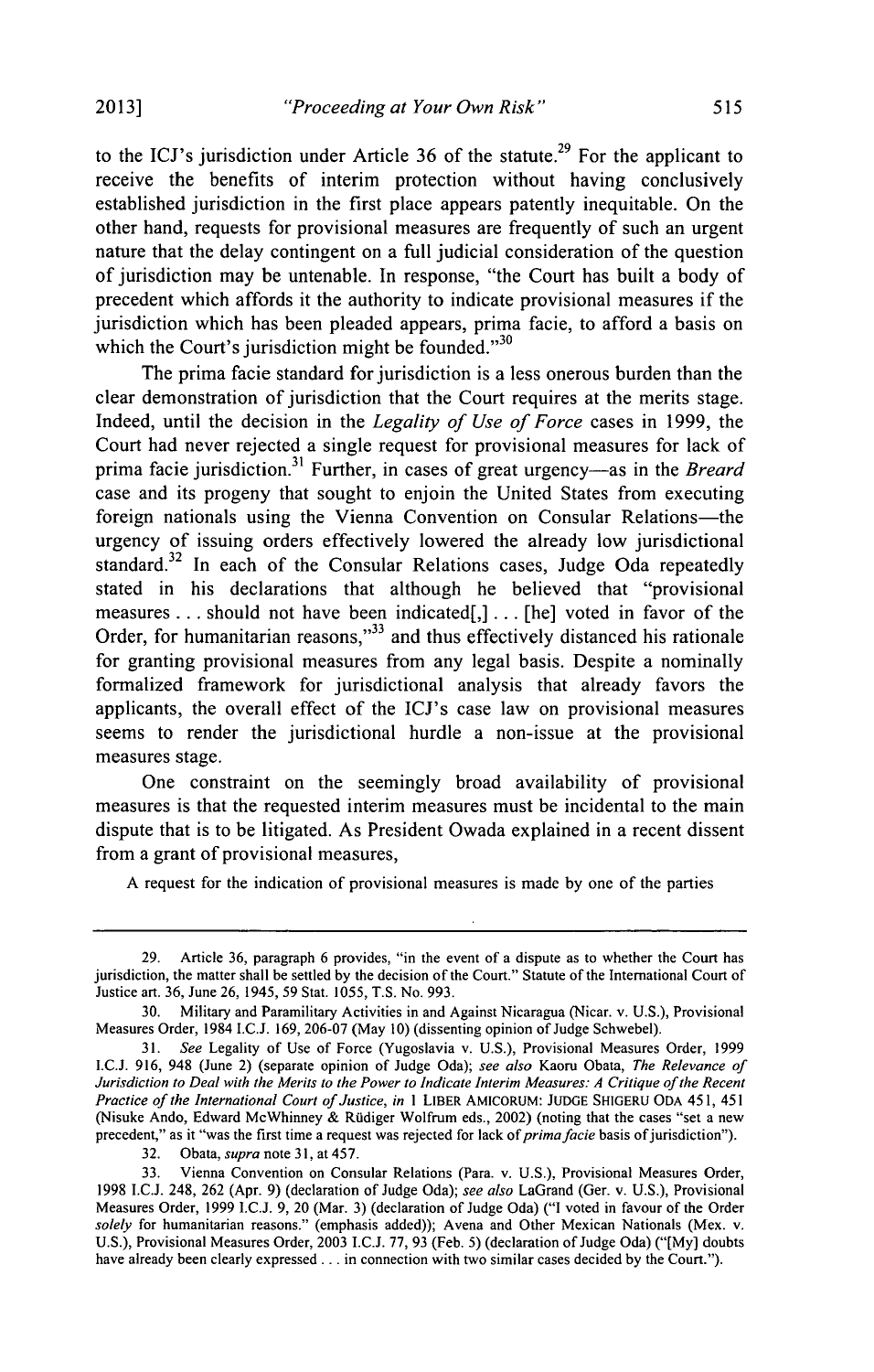during the course of the proceedings in the main case as its *incidental proceedings.* As such, the scope of the request and the jurisdiction of the Court to deal with the request is limited by its very nature to being incidental to the main case.<sup>34</sup>

**If** provisional measures are conceived of as preventing irreparable harm to a party's rights, requiring that the requested measures be incidental to the main proceedings effectively limits the spectrum of rights and injuries the applying party can claim at the provisional measures stage.

Pushing against this constraint, however, is the Court's relatively new doctrinal innovation that provisional measures can protect "plausible rights." First invoked in the **2009** case of *Obligation to Prosecute or Extradite* (Belgium v. Senegal), in which the French text was authoritative,  $3^5$  this principle was institutionalized in the March **8,** 2011 order in *Costa Rica v. Nicaragua* in which the English text was authoritative.<sup>36</sup> As Judge Koroma pointed out in his separate opinion in the latter case, "the plausibility standard **...** suffers from vagueness and ambiguity. It is unclear from the Court's Order whether the Court requires an applicant seeking provisional measures to demonstrate the plausibility of its legal rights, the plausibility of its factual claims, or both."<sup>37</sup> The plausibility standard "is inconsistent with the settled jurisprudence of the Court, according to which the applicant has to *demonstrate* that an existing right is threatened and needs to be protected,"<sup>38</sup> a much higher standard indeed. Despite the initial dissensus, however, the Court's order in *Temple of Preah Vihear* (Cambodia v. Thailand) has firmly settled the position of "plausibility" as a mainstay of provisional-measures analysis. The Court in that case stated that it could "exercise [its] power [to grant provisional measures] only if it is satisfied that the rights asserted **by** a party are at least plausible."<sup>39</sup> Although the panel filed five dissents, two declarations (including one **by** Judge Koroma),40 and one separate opinion, there was no disagreement about the majority's use of the plausibility standard

<sup>34.</sup> Request for Interpretation of the Judgment of **15** June **1962** in the Case Concerning the *Temple of Preah Vihear* (Cambodia v. Thai.), Provisional Measures Order,  $\parallel$  1 (July 18, 2011) (dissenting opinion of President Owada), http://www.icj-cij.org/docket/files/151/16566.pdf.

**<sup>35.</sup>** *See* Questions Relating to the Obligation To Prosecute or Extradite (BeIg. v. Sen.), Provisional Measures Order, **2009 I.C.J. 139,** T **57** (May **28)** ("[T]he power of the Court to indicate provisional measures should be exercised only if the Court is satisfied that the rights asserted **by** a party are at least plausible.").

**<sup>36.</sup>** *See* Certain Activities Carried Out **by** Nicaragua in Border Area (Costa Rica v. Nicar.), Provisional Measures Order, *[1]* 53-54 (Mar. 8, 2011), http://www.icj-cij.org/docket/files/150/16324.pdf ("[T]he Court may exercise this power [to indicate provisional measures] only if it is satisfied that the rights asserted **by** a party are at least plausible."). The only cited authority for the quoted proposition is the former case.

**<sup>37.</sup>** Certain Activities Carried Out **by** Nicaragua in the Border Area (Costa Rica v. Nicaragua), Provisional Measures Order, T 12 (Mar. **8, 2011)** (separate opinion of Judge Koroma), http://www.icj-cij .org/docket/files/1 **50/16326.pdf.**

**<sup>38.</sup>** *Id. 6.*

**<sup>39.</sup>** Request for Interpretation of the Judgment of **15** June **1962** in the Case Concerning the *Temple of Preah Vihear* (Cambodia v. Thai.), Provisional Measures Order, **T 33** (July **18, 2011)** (declaration of Judge Koroma), http://www.icj-cij.org/docket/files/151/16564.pdf.

<sup>40.</sup> Request for Interpretation of the Judgment of **15** June **1962** in the Case Concerning the *Temple of Preah Vihear* (Cambodia v. Thai.), Provisional Measures Order (July **18, 2011)** (declaration of Judge Koroma), http://www.icj-cij.org/docket/files/151/16568.pdf.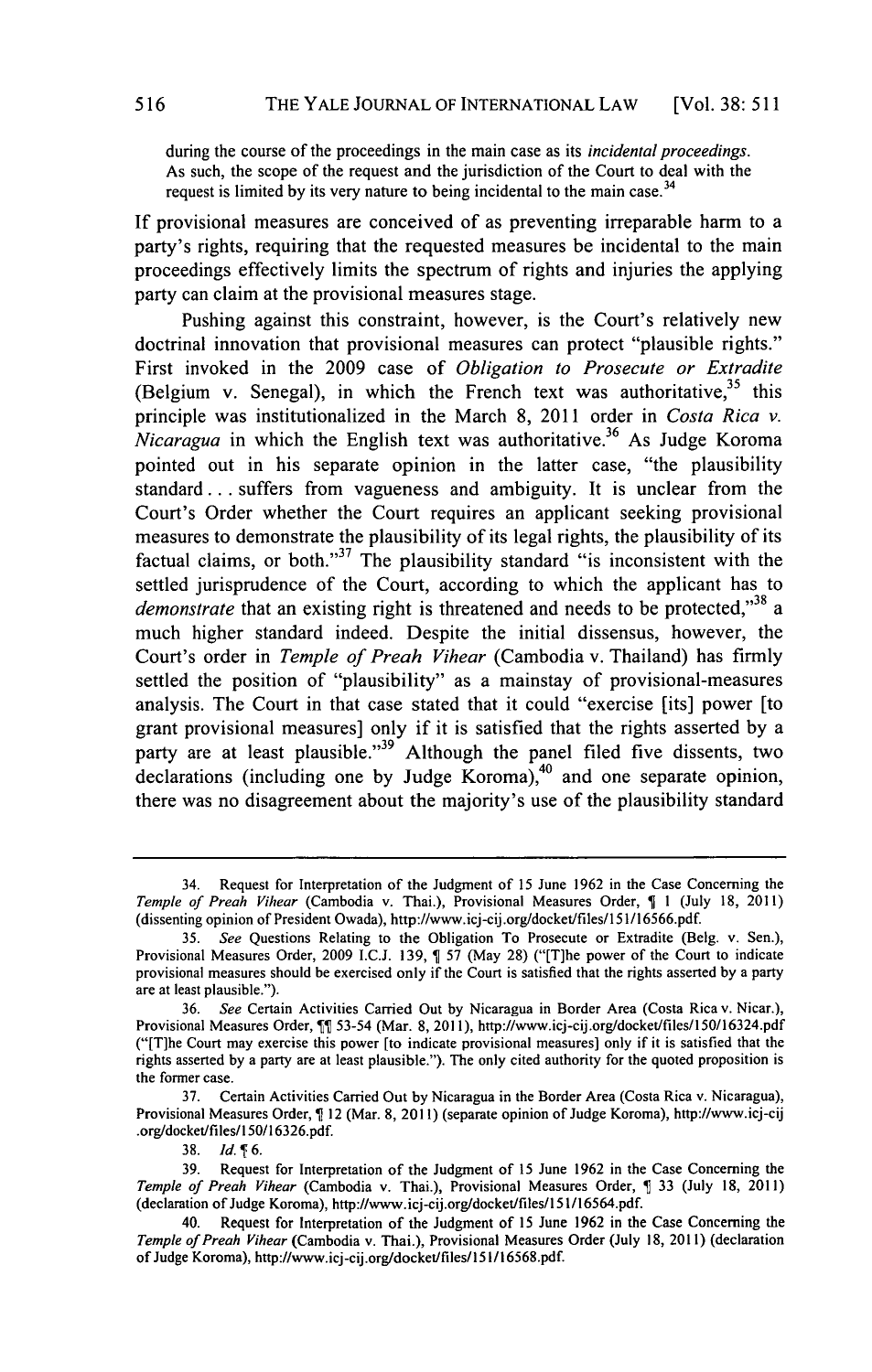*"Proceeding at Your Own Risk"* **2013] 517**

in its analysis. As one commentator put it, in the aftermath of these three cases, plausibility is "now a distinct element [of provisional-measures analysis] and black-letter law."<sup>41</sup>

Formally, then, an applicant for provisional measures must demonstrate that the Court has prima facie jurisdiction over the parties, that the rights sought to be protected are incidental—and now plausible—and that urgency demands the grant of provisional measures. This Section showed that the applicant's actual burden appears to be much less demanding than the Court's formal framework may suggest. The next Section turns from the ICJ's legalistic analysis of provisional measures to the major extralegal problems that beset applications for, and the grants of, provisional measures.

#### **II.** PROBLEMS OF PROVISIONAL **MEASURES**

This Part considers two specific problems that plague provisional measures: their spotty compliance record and the possibilities of their abuse.

#### *A. Compliance*

One aspect of provisional-measures jurisprudence that remained controversial until the ICJ's decision in *LaGrand* was whether provisional measures were binding on the parties or merely advisory. Scholars had long been divided on the issue<sup>42</sup> and some state parties had found it convenient to treat interim orders as non-binding.<sup>43</sup> The Court itself had, until *LaGrand*, refrained from making a definitive statement one way or another. In *LaGrand,* however, the **ICJ** made an emphatic and pointed declaration that "orders on provisional measures under Article 41 have binding effect,"44 a statement it has since affirmed in subsequent cases.<sup>45</sup>

Considerations of the binding nature of international legal obligations inevitably lead to an analysis of their concomitant enforcement and compliance. On the question of compliance, Constanze Schulte notes a "big difference between the negative record for provisional measures and the largely positive one for judgments."<sup>46</sup> Given that the provisional measures always favor the applicant and are issued against a respondent who almost always

<sup>41.</sup> Jacob Katz Cogan, *Current Developments: The 2011 Judicial Activity of the International Court ofJustice,* **106** AM. **J.** INT'L L. **586, 599** (2012).

*<sup>42.</sup> See* Jorg Kammerhofer, *The Binding Nature of Provisional Measures of the International Court of Justice: the 'Settlement' of the Issue in the LaGrand Case,* **16 LEIDEN J. INT'L** L. **67, 68-72 (2003).**

<sup>43.</sup> *See, e.g.,* Letter from Madeleine K. Albright, **U.S.** Sec'y of State, to the Honorable James **S.** Gilmore **II,** Governor of Va. (Apr. **13, 1998),** *in* **INTERNATIONAL LAW IN CONTEMPORARY PERSPECTIVE** 120 (W. Michael Reisman et al. eds., 2004) (describing provisional-measures "injunction" against the United States in the ICJ's *Breard* decision as "non-binding").

<sup>44.</sup> LaGrand (Ger. v. **U.S.),** 2001 **I.C.J.** 466, 1 **109** (June **27).**

<sup>45.</sup> *See, e.g.,* Application of the International Convention on the Elimination of **All** Forms of Racial Discrimination (Geor. v. Russ.), Provisional Measures Order, **2008 I.C.J. 353, 397** (Oct. **15);** Armed Activities on the Territory of the Congo (Congo v. Uganda), **2005 I.C.J. 168, 258** (Dec. **19).**

<sup>46.</sup> **CONSTANZE SCHULTE, COMPLIANCE WITH DECISIONS** OF THE **INTERNATIONAL COURT** OF **JUSTICE** 418 (2004).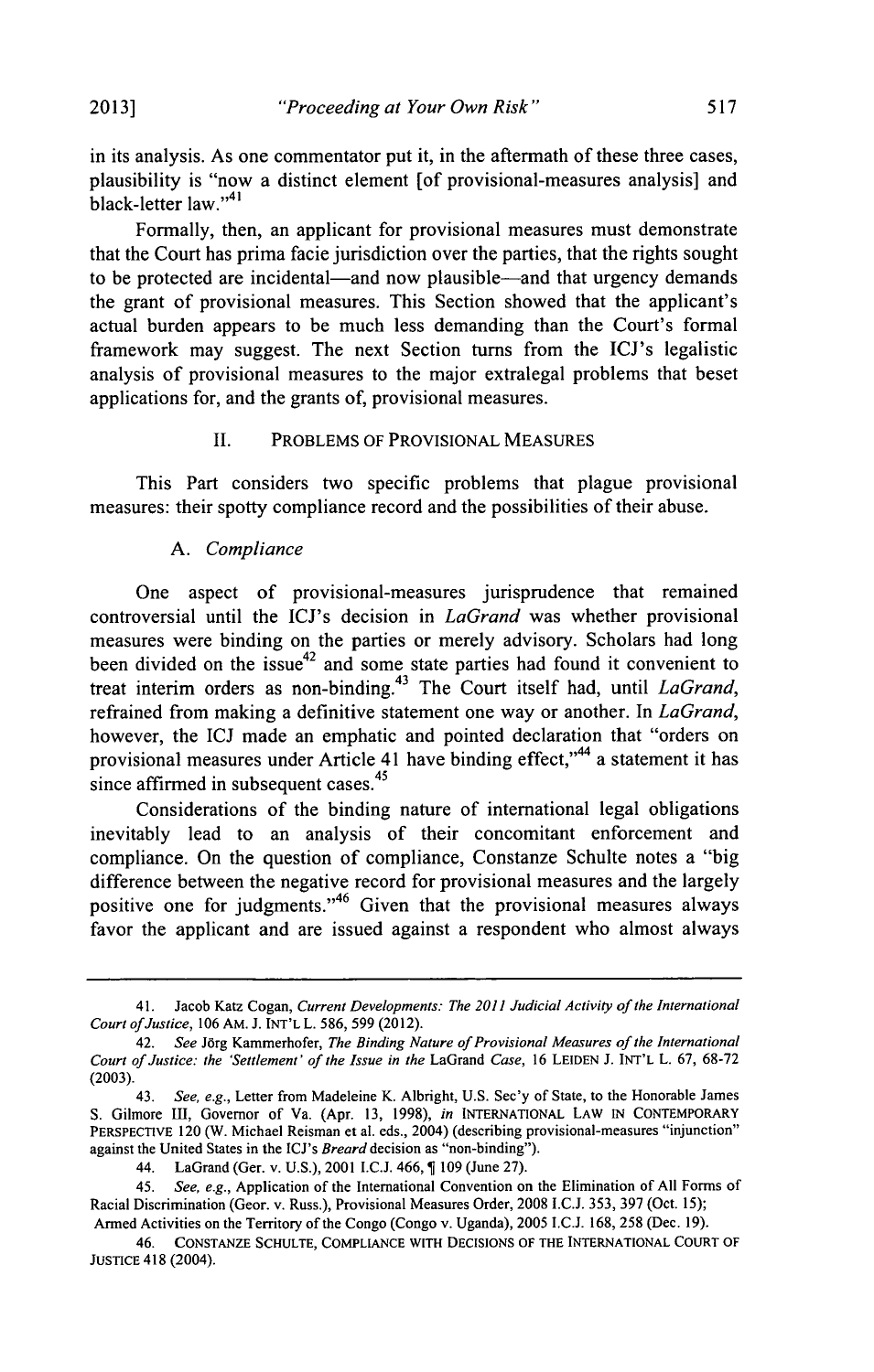challenges the Court's very jurisdiction over the present dispute, it appears perfectly logical for the respondent to refuse to comply with provisional measures. As Schulte notes, "where provisional measures are indicated in cases of joint submission, there is a greater likelihood of compliance."<sup>47</sup> Some respondents may comply with provisional measures because they, like some commentators,<sup>48</sup> believe that the finding of prima facie jurisdiction serves as an indication of the likely outcome on the jurisdictional finding at the merits stage. Another reading, indeed the officially endorsed reading, is that the Court may reject jurisdiction at the merits stage despite a finding of prima facie jurisdiction at the provisional measures stage.<sup>49</sup> On this account, however, a respondent nation that feels particularly strongly about the jurisdictional question would likely also hold out on compliance with provisional measures that it believes the Court has no power to declare.

**If** international adjudicatory bodies like the ICJ have power to demand compliance, they do so on the basis of the respective parties' consent.<sup>50</sup> Declarations of what are in effect injunctions in the absence of consent violates the most fundamental principles of international adjudication, and the practice of provisional measures may be the most normalized exception to the same. Normalized as they may be, and despite definitive declarations of their binding nature, provisional measures will likely always face compliance problems in the absence of consent from both parties. The Kishenganga Panel's repeated reliance on India's explicit promise to comply with any and all orders issued at the provisional measures stage, for instance, likely signals the Panel's implicit recognition of the importance of consent in ensuring that provisional measures prove to be effective.<sup>51</sup>

#### *B. Abuse*

The "abuse" of provisional measures refers to their use for purposes other than maintaining the status quo or preventing irreparable harm *pendente lite.* In particular, the concern is with their strategic use **by** the applicant to the detriment of the respondent in the absence of any good faith legal basis for the same. Although, formally, either party can request provisional measures, practice has conclusively established the unilateral character of provisionalmeasures applications, with the reins firmly in the hands of the applicant. Hugh Thirlway wrote in 1994, "a trend has been observed over the last 20 years or so

<sup>47.</sup> **SCHULTE,** *supra* note 46, at 420. *See generally* id. at **418-35.**

<sup>48.</sup> *See, e.g.,* Karin Oellers-Frahm, *Use and Abuse of Interim Protection Before International Courts and Tribunals, in* **COEXISTENCE, COOPERATION AND SOLIDARITY: LIBER AMICORUM RODIGER WOLFRUM 1685, 1685** (Holger Hestermeyer et al. eds., 2012).

<sup>49.</sup> In the *Interhandel* case, for example, the **ICJ** did not prejudge jurisdiction at the provisional-measures stage, but rejected jurisdiction at the merits stage. Interhandel (Switz. v. **U.S.),** *1959* **I.C.J. 6** (Mar. **21).**

**<sup>50.</sup>** *See* Statute of the International Court of Justice art. **36,** June **26,** *1945, 59 Stat. 1055,* **T.S.** No. **993.**

**<sup>51.</sup>** Indeed, the entirety of Section **IV.A** of the Court's analysis is devoted to "India's Assurances and Representations." Kishenganga Order, *supra* note 4, <sup>[4]</sup> 121-27.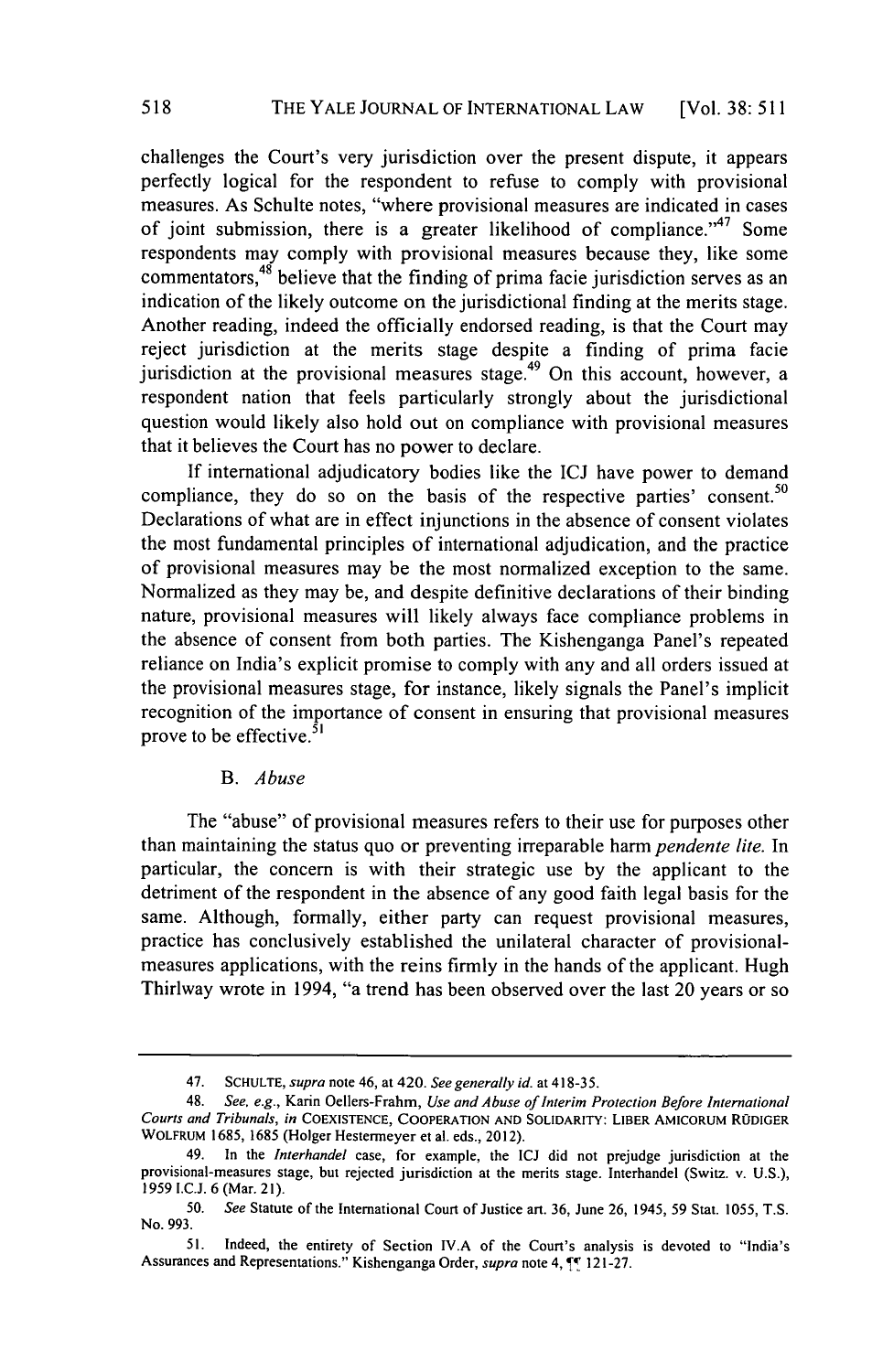for proceedings to be instituted before the Court in circumstances **. ..** to obtain the short-term tactical advantage of an order indicating provisional orders."<sup>52</sup>

Thirlway's observation remains relevant today. For example, in a recent article, Karin Oellers-Frahm suggests that there are two main forms of provisional measures abuse, which have become part of a "litigation strategy": first, the interim orders are used to assess the strength of the case from the Court's perspective, and second, initiating the litigation gives the applicant a public platform to address the international community. $53$  Neither purpose is recognized as a legitimate end of provisional measures. At the same time as the Court must find a way to secure the rights of applicants, it must also protect the rights of respondents and safeguard them from abuse. Article 41's use of the disjunctive "either" in authorizing the Court to take provisional measures "to preserve the rights of either party,"<sup>54</sup> should not come to mean "one party, paradigmatically the applicant, to the exclusion of the other."

Indeed, even in *not* declaring provisional measures, the Court may still effect a considerable coercive force on a protesting nation. In the *Great Belt* case, for example, although the Court refrained from granting provisional measures, it implicitly threatened Denmark with the possibility of a sizeable loss to the exchequer if it continued with its planned construction. That is the focus of the next Part.

#### III. THE *GREATBELT"PRINCIPLE"* RECONSIDERED

Thinking of provisional measures only through the lens of strategic action may occlude the important functions they serve in their good-faith application. If one approaches the analysis of the *Great Belt* case's "proceed at your own risk" statement with a deeply held conviction about every applicant's goodfaith legal basis for requesting provisional measures, the principle may appear just and equitable. After all, in advising Denmark that it was "proceeding at [its] own risk" the Court did no more than put the respondent on notice that while the prescription of provisional measures may be unwarranted, the Court may still order the undoing of any subsequent actions that it later finds to violate the applicant's legally-guaranteed rights. Indeed, that the Court should give the respondent State fair notice of the possibility of a subsequent adverse finding speaks in favor of its application and its inherent fairness. In my view, however, the promulgation of the *Great Belt* Court's statement into a principle or rule of international law only heightens the risk of unilateral abuse to which provisional measures seem so inherently susceptible.

*<sup>52.</sup>* Hugh Thirlway, *The Indication of Provisional Measures by the International Court of Justice, in* **INTERIM MEASURES INDICATED BY INTERNATIONAL COURTS 1, 27** (Rudolf Berhardt ed., 1994).

**<sup>53.</sup>** Oellers-Frahm, *supra* note 48, at **1686.**

<sup>54.</sup> *See* Statute of the International Court of Justice art. 41, June **26,** 1945, **59** Stat. **1055, T.S.** No. **993.**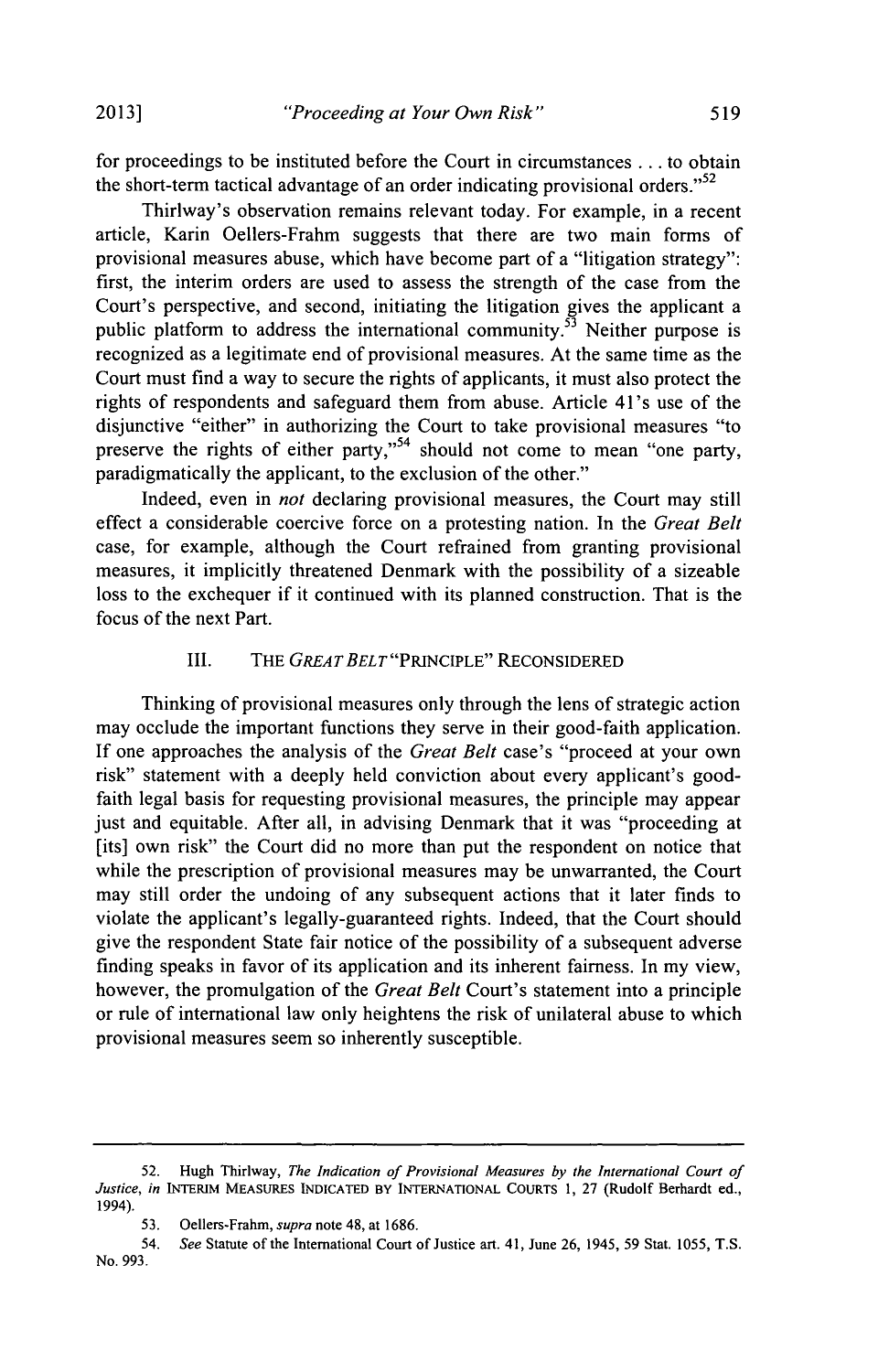#### A. *Is It Really a Principle of International Law?*

The ur-statement of the principle declared in the Kishenganga Order reads, "in principle **...** if it is established that the construction of works involves an infringement of a legal right, the possibility cannot and should not be excluded *a priori* of a judicial finding that such works must not be continued or must be modified or dismantled."<sup>55</sup>

None of the major writings on provisional measures in the aftermath of the *Great Belt* case—and there has been a substantial amount in the past decade alone<sup>56</sup> $-$ identifies the ICJ's statement here as an articulation of an international legal principle.

Mehmet Semih Gemalmaz's account of *Great Belt,* for one, does not refer to this statement at all.<sup>57</sup> The important, if not the only, takeaway from this case for Gemalmaz is the more routine issue of the role of urgency in deciding whether or not a grant of provisional measures is warranted.<sup>58</sup>

In Shabtai Rosenne's meticulous recounting of the legal principles in all provisional measures decisions **by** the **ICJ,** the discussion of the *Great Belt* case makes no mention of the Court's remark above as the founding declaration of a legal principle. Rather, Rosenne characterizes this statement as "advice," asserting that, "the Court tendered some advice to each party, which assisted them in reaching an agreed solution of the dispute."<sup>59</sup> Rosenne goes on to defend the Court against charges that "in giving advice of this nature or in making general statements 'at large' **. . .** in orders on provisional measures the Court is exceeding its functions, which are limited to declaring the law." $60$ Rosenne argues that giving such advice is perfectly acceptable if such "pronouncements lead to the settlement of the dispute outside the Court," as happened in this case, for, as an organ of the United Nations, the Court may "take any action that furthers the maintenance of international peace."<sup>61</sup> In thus describing the Court's statement, Rosenne implicitly, but definitively, accepts his opponents' characterization of the same as extralegal. That this extralegal advice is converted into a "principle of international law" should at the very least give pause.

Karin Oellers-Frahm sees the *Great Belt* case as an instance where the Court's rejection of provisional measures gave both parties "a first signal concerning the outcome of the case."62 Her reading reveals the Court's decision not to grant provisional measures, at the same time as it put respondent Denmark on notice that it might later undo any construction on the bridge that

**<sup>55.</sup> Passage Through the Great Belt (Fin. v. Den.), Provisional Measures Order, 1991 I.C.J. 12,** T **31 (July 29).**

*<sup>56.</sup> See supra* **note 20.**

**<sup>57.</sup>** *See GEMALMAZ, supra note* **16, at** *224-25.*

*<sup>58.</sup> Id. at 224.*

**<sup>59.</sup> ROSENNE,** *supra* **note 20, at 213.**

**<sup>60.</sup>** *Id.*

**<sup>61.</sup>** *Id.*

**<sup>62.</sup>** *See Oellers-Frahm, supra* **note 48, at 1687.**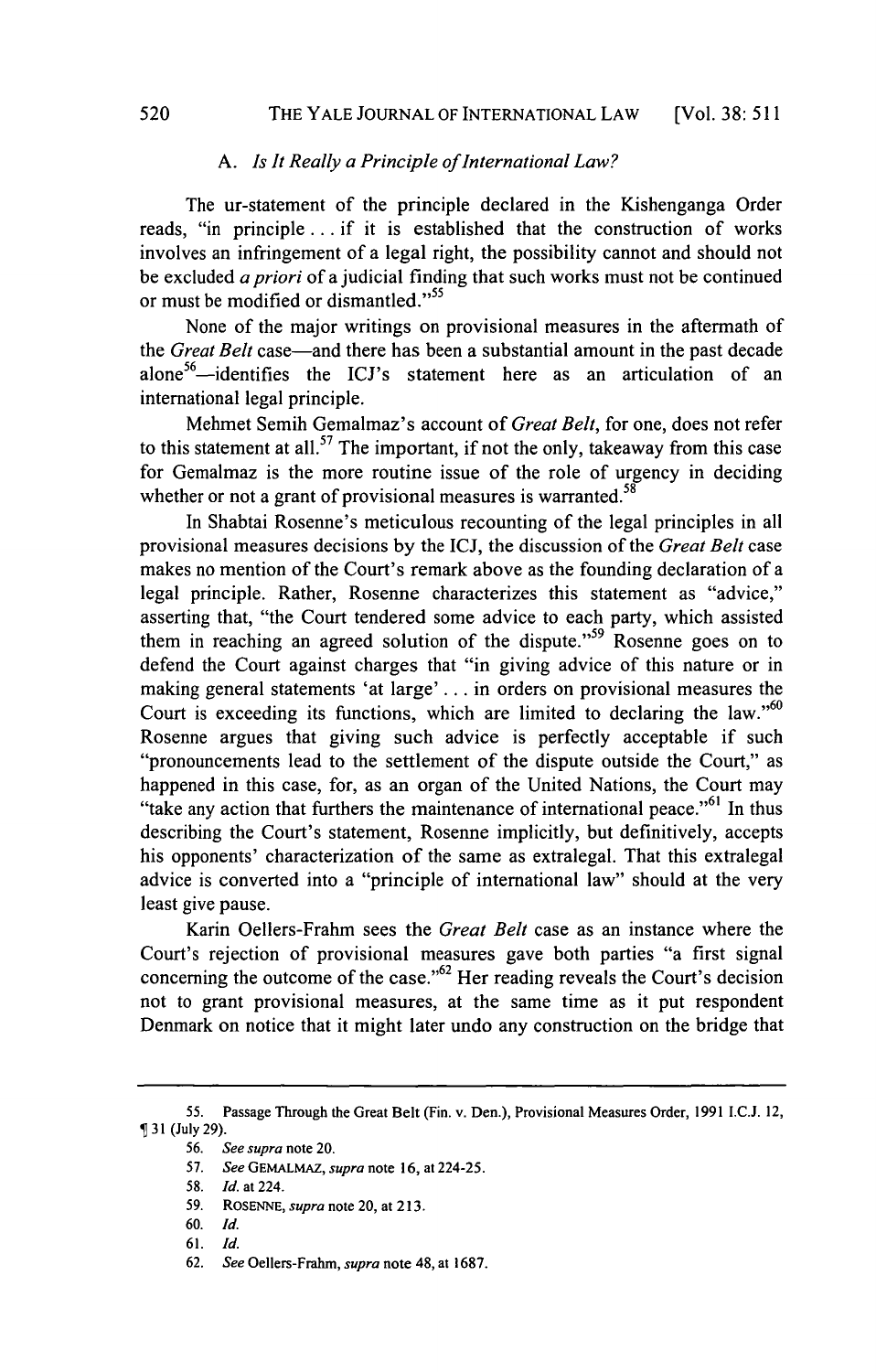Denmark undertook, as a strategic and ultimately coercive one. She establishes a causative link between the Court's "clear indication **. . .** that an order to dismantle **...** could not be ruled out" and Denmark's willingness to negotiate a settlement.<sup>63</sup> In Oeller-Frahm's reading, Denmark negotiates a settlement "[a]s this possibility [of future dismantling] was highly unwelcome."<sup>64</sup> Like other commentators, Oellers-Frahm's analysis of the case does not seem to recognize or even suggest that the Court was spelling out a legal principle here. In fact, she finds it necessary to justify the Court's actions just as Rosenne did: There is no abuse of provisional measures here because the Court's decision "contributed to and facilitated the direct and friendly peaceful settlement of the dispute."<sup>65</sup>

If the happy gloss that a "peaceful settlement" necessarily puts on all analysis is removed, Oellers-Frahm's reading reveals the unprecedented nature of the Court's coercive power here. The disjunction is between what the Court formally says and to what that functionally amounts. Even though, formally, it did not indicate provisional measures, the Court was still able to functionally give the applicant, Finland, the same outcome as if it had issued the requested provisional measures. For both Rosenne and Oellers-Frahm, however, the "peaceful settlement" is an important part of the analysis because they seem to read the Court's statement in the case to apply very specifically and narrowly to *this* particular case. They do not read the **ICJ** decision in *Great Belt,* as the Kishenganga Panel ultimately does, as a broad, all-encompassing principle of international law. Given that the **ICJ** itself has not recognized what Rosenne calls its "judicial dicta"  $66$  in the case as a principle of international law, where, apart from applicant Pakistan's repeated assertions to that effect, does the Kishenganga Panel derive the authority for such an unprecedented declaration?

The answer is simple, but instructive: the Kishenganga Order declares the "proceed at your own risk" principle to be one of international law because India, on the last day of the hearings, stated that it "[wa]s committed to proceed on 'the own-risk principle' of international law"<sup>67</sup>—because of consent. A look at the text in which the Panel declares the "proceed at your own risk" principle one of international law reveals the centrality of India's consent to the Panel's determination:

[T]he continuation of such activity is appropriately governed **by** the "proceed at own risk" principle of international law, *as specifically recognized by India* during the hearing. The situation would merely be one in which India would have invested considerable sums of money without reaping the benefit of the operation of the KHEP as currently envisaged. This, however, is *precisely the risk that India has declared it is willing to assume .*

- **67.** Kishenganga Order, *supra* note 4, **70.**
- **68.** *Id. 1* 143 (emphasis added).

**<sup>63.</sup>** *Id.*

*<sup>64.</sup> Id.*

**<sup>65.</sup>** *Id.*

*<sup>66.</sup> See ROSENNE, supra* note 20, at **213** (explaining "judicial dicta" as "not part of the *ratio* but relevant to a collateral matter").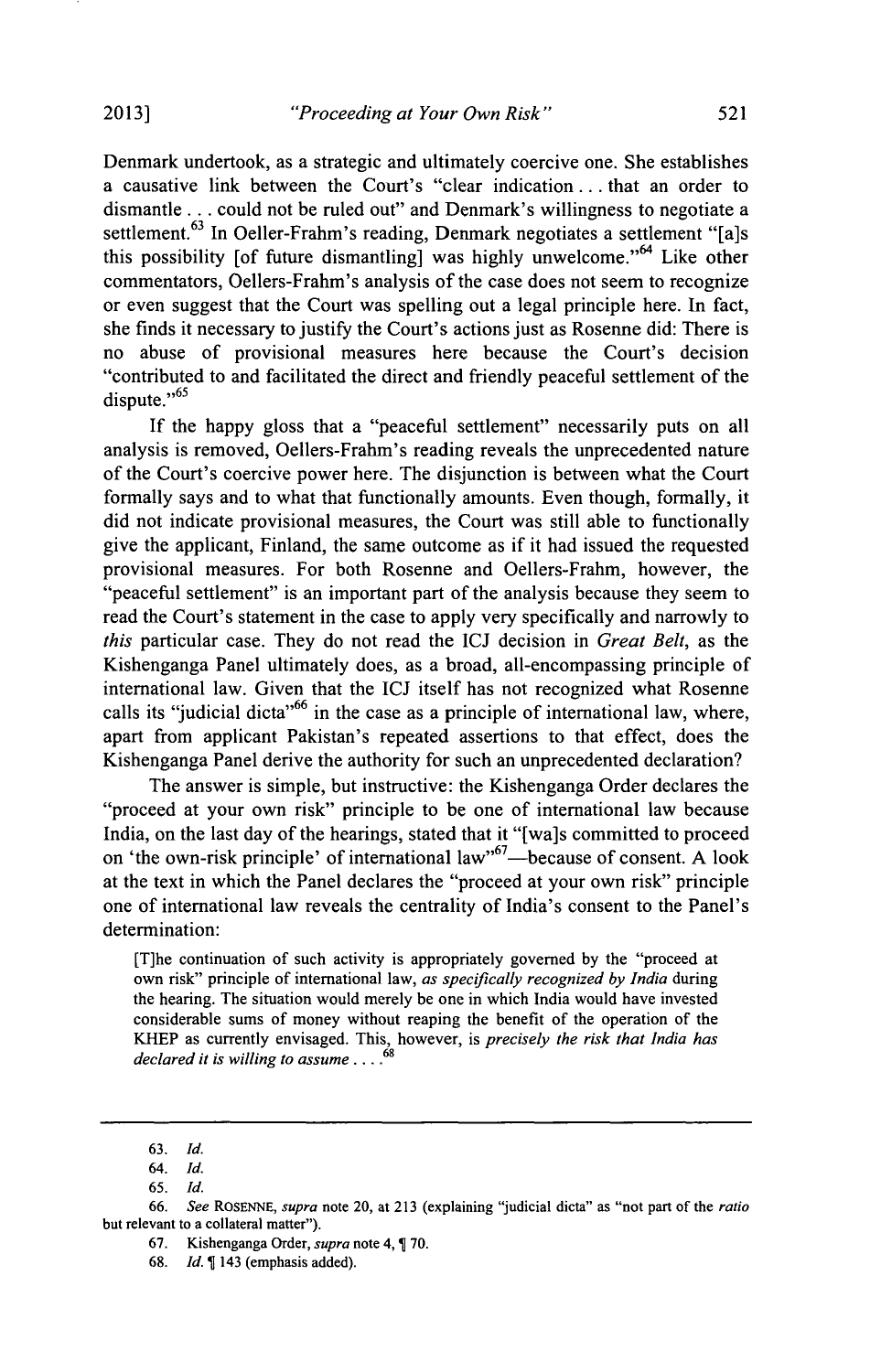Had India not accepted the principle advanced **by** Pakistan, and had it not given "unequivocal assurance" of compliance to the Panel—both decisions in which India likely did not realistically have an alternative choice in light of the slow but certain improvement in Indo-Pakistani relations--it is unlikely that the Panel would have so calmly declared a new principle of international law as well as "threatened" India with potential losses of "considerable sums of money" to the exchequer. In any case, it is not clear that Pakistan's or India's acceptance of the principle, either jointly or severally, should be enough to bind the entire international community through the force of custom. $69$ 

**If** this principle were to be invoked **by** future applicants for provisional measures as a matter of norm in cases of contested construction, the applicant may get the benefit of the requested measures even if the Court does not explicitly grant them, and even if the Court ultimately finds its jurisdiction to be unfounded. Despite the Court's formal judgment, then, an applicant may always obtain the functional outcome it desires. Indeed, the "proceed at your own risk" principle appears to encourage, even invite, abuse.

#### *B. Moving Beyond a Problematic Principle of International Law*

**By** converting the *Great Belt* principle into a rule of "international law," the Panel has ensured that State **A** can now functionally enjoin any construction or similar activities **by** State B to which it objects through the very institution of proceedings against State B—irrespective of merit—when the application is accompanied **by** a request for provisional measures. **If** State B is rational it will willingly suspend all further activity that is complained of for fear of the "risk of proceeding" and its associated costs. This injunctive power, however temporary its benefits may actually be, does violence to the rights of, not the applicant, but the respondent while the litigation is pending. It opens the possibility for flagrant abuse such that the concept of the preservation of party rights is turned on its head as far as State B is concerned. This is an extralegal power in the hands of State **A** that strains the consensual foundations of international adjudication. Particularly in cases like the Kishenganga dispute where the stakes are so high—vast sums are lost due to delayed completion, the environmental damage is acute, and the political costs on both sides of the border are immense<sup>70</sup>—a practicable framework is needed that both ensures the viability of provisional measures for the important purpose they serve, and curbs their abuse. The "proceed at own risk" principle is not part of that framework.

Given the acute applicant-bias provisional-measures adjudication already suffers from, any reform in conceiving of a practicable framework for their adjudication will need to strike an appropriate balance in the respondent's

**<sup>69.</sup>** It remains unclear whether the "proceed at own risk" principle falls under international custom or general principles.

*<sup>70.</sup> See* Manav Bhatnagar, *Reconsidering the Indus Waters Treaty,* 22 **TUL. ENVTL. L.J. 271 (2009).**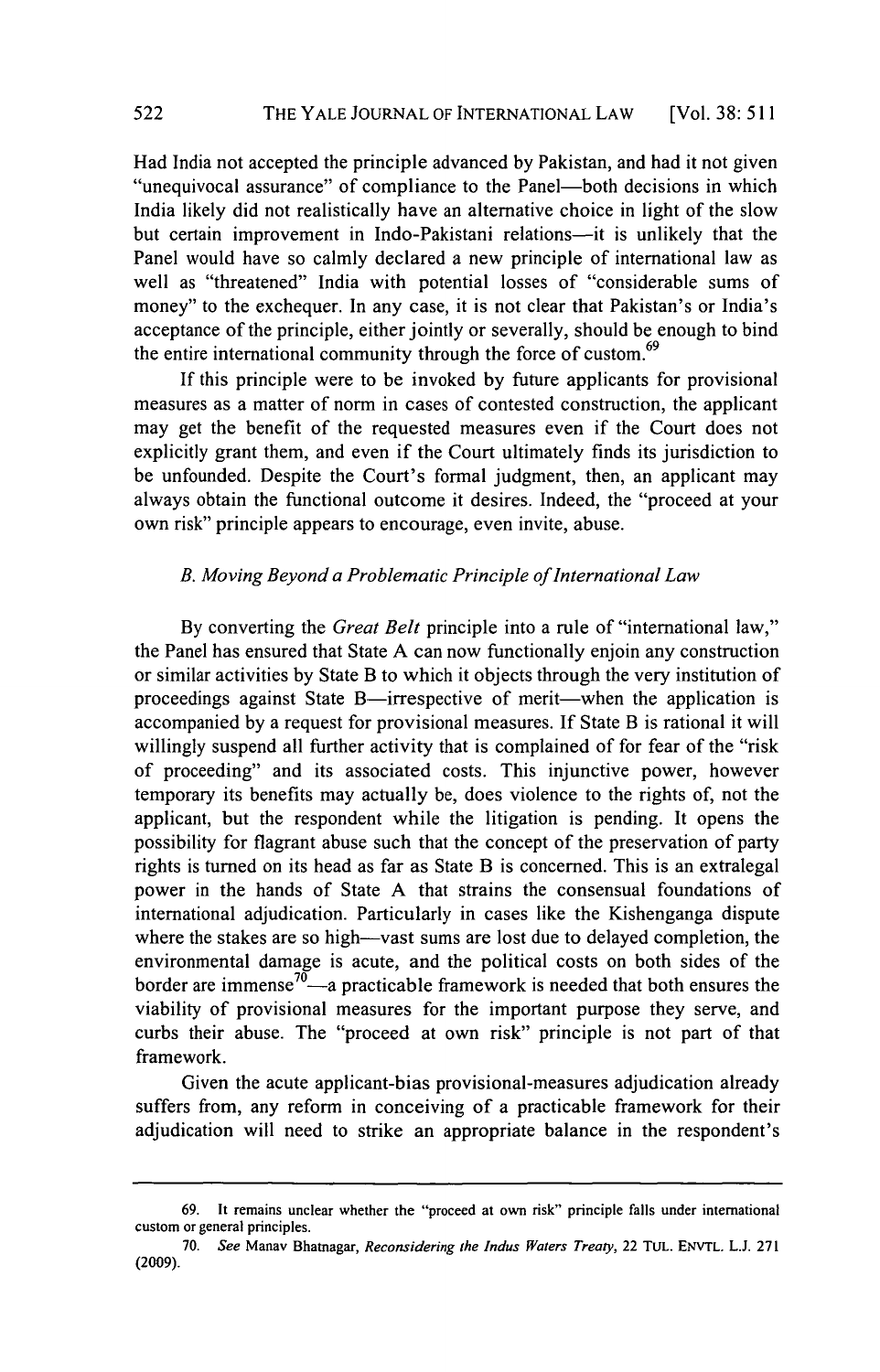favor. In the narrow context of a construction dispute, the most effective solution would be for the Court to follow a multi-prong test that the applicant must satisfy before interim measures are granted. The applicant should have the burden of demonstrating jurisdiction-not merely a prima facie showing. Further, the rights that the applicant seeks to preserve must be clearly shown to be justiciable **by** the adjudicatory body and not merely "plausible." While urgency is a central concern in regular provisional-measures adjudication, such concerns are likely negligible in the construction context.<sup>71</sup> Strict adherence to such requirements would stem possibilities of flagrant abuse. **If** the "proceed at your own risk" principle is introduced as an additional protection to the applicant, the entire jurisdictional analysis would amount to naught, and an applicant's very act of application would accrue unjustifiable coercive force against the respondent.

The preceding discussion seems to sidestep one fundamental question: How, precisely, is a Court to carry out such a test? One equitable approach would be for the Court to undertake a much more fact-specific inquiry at the provisional measures stage itself that would allow it to make a definitive judgment about whether to grant interim relief. Where the Court, like the Kishenganga Panel, cannot make such a definitive judgment, the Court should deny interim relief, without any reference to the likes of a "proceed at your own risk" principle. Nothing would prevent the Court from declaring the respondent's activities unlawful and ordering their destruction at the final merits stage.72 Such an approach *would,* however, prevent the very application for provisional measures from gathering coercive force, and allow the respondent to make its own independent cost-benefit analysis. Courts could, in this way, stymie the abuse of provisional measures.

#### IV. **CONCLUSION**

**If** the "proceed at your own risk principle" becomes completely institutionalized, the allocation of risk in any future adjudicated dispute between two nations over construction will always fall directly on the respondent the moment an applicant files for provisional measures. Irrespective of the adjudicatory body's ultimate decision on the grant or denial of such measures, the very act of requesting provisional measures may come to acquire injunctive force as the respondent necessarily bears the cost of potentially undoing all its work. The applicant bias that provisional measures already suffer from on account of the low bar for finding jurisdiction, and the relatively new "plausibility" doctrine, will become only more extreme if the *"Great Belt*

**<sup>71.</sup>** "Urgency" can be said to exist in the construction context to the extent that provisional measures are needed to prevent irreparable damage that continuing construction might cause. In such a case, a court should grant provisional measures as the Kishenganga Panel did when it enjoined India from constructing the dam portion of the KHEP. Kishenganga Order, *supra* note 4, T 147.

**<sup>72.</sup>** The Kishenganga Panel, however, ultimately allowed India to proceed with its construction, subject to conditions in its final award, which is still forthcoming as of this publication. Indus Waters Kishenganga Arbitration (Pak. v. India), Partial Award, 1201 (2013).